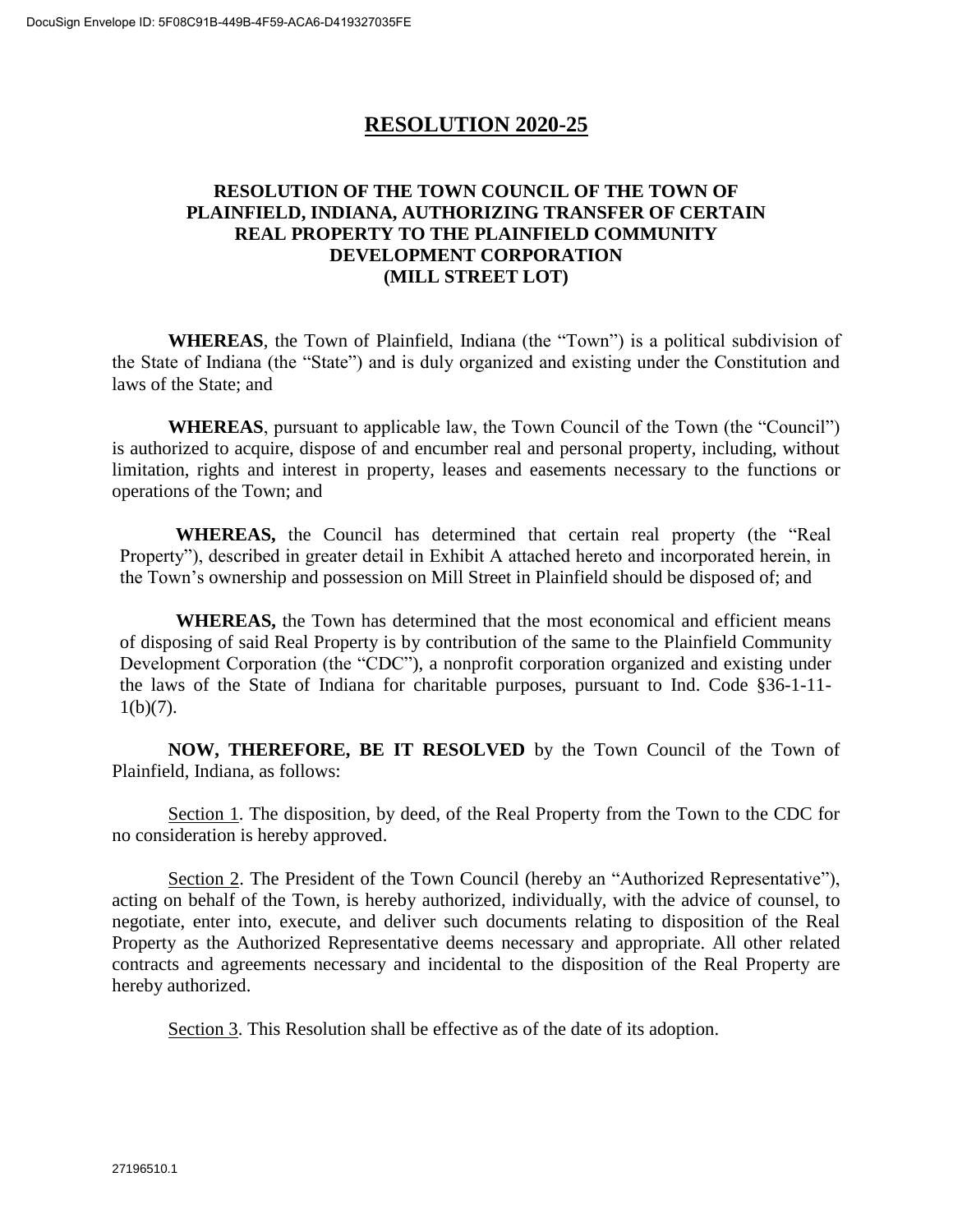ADOPTED this \_\_\_\_\_ day of May, 2020.

## TOWN COUNCIL OF TOWN OF PLAINFIELD, INDIANA

-DocuSigned by:

Robin G. Brandgard

Robin Brandgard, President

-DocuSigned by:  $R: U \times_{\mathbb{Z}} C$ 

Bill Kirchoff, Vice President

-DocuSigned by:

tent Mephail

Kent McPhail, Council Member

-DocuSigned by:

Lance angle

Lance Angle, Council Member

- DocuSigned by:

Dan Bridget

Daniel Bridget, Council Member

ATTEST:

DocuSigned by:

Mark J. Todisco

**Mark Todisco, Clerk-Treasurer**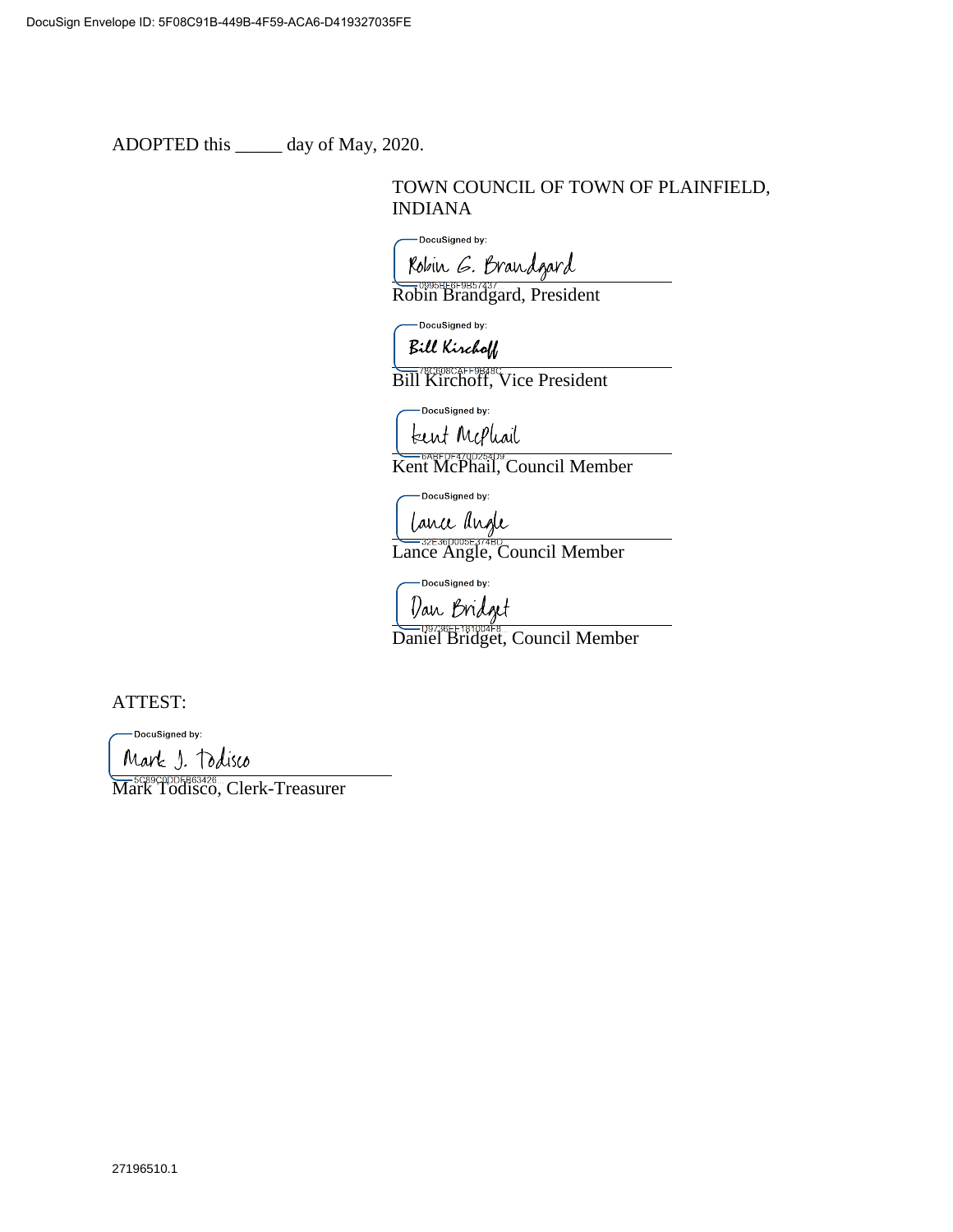### **EXHIBIT A**

BANNING ENGINEERING, P.C. 853 COLUMBIA ROAD, SUITE #101 PLAINFIELD, IN 46168 BUS: (317) 707-3700 FAX: (317) 707-3800 HOUSE STAKE & PLOT PLAN PREPARED FOR: TOWN OF PLAINFIELD PART OF SEC. 34-T15N-R1E PLAINFIELD, HENDRICKS COUNTY, INDIANA PAGE 2 OF 2 JOB # 20052 DATE: 04/21/2020 DRAFTED: DM CHECKED: JP E-MAIL: Banning@BanningEngineering.com WEB: www.BanningEngineering.com **5/11/2020 10:10 AM P:\2020\20052\Survey\DWG\20052\_plot plan.dwg**

#### **LAND DESCRIPTION**

A part of the Northeast Quarter of the Northeast Quarter of Section 34, Township 15 North, Range 1 East of the Second Principal

Meridian in the Town of Plainfield, Indiana, being that 0.250 acre tract of land shown on the original boundary survey of said tract

certified by Jonathan D. Polson, PS LS#21500011 on March 26, 2020 as Banning Engineering's project number 20052 (all references

to monuments and courses herein are as shown on said plat of survey) described as follows:

Commencing a the southeast corner of Lot 7, Block 5 in the Original Town of Plainfield as recorded in Book 2, page 225 in the Office

of the Recorder of Hendricks County, Indiana; thence South 22 degrees 15 minutes 58 seconds East along the west line of Mill Street

166.21 feet to a 5/8 inch rebar with "Banning Eng. Firm #0060" cap (hereinafter referred to as "capped rebar") marking the

northeast corner of the land of the Town of Plainfield as described in Instrument Number 200700022058 in said recorder's office

and the POINT OF BEGINNING; thence continue South 22 degrees 15 minutes 58 seconds East along said west right-ofway line

89.00 feet to a capped rebar at the north edge of an existing asphalt driveway; thence South 67 degrees 44 minutes 07 seconds West

along said north edge of asphalt driveway 60.00 feet to a capped rebar; thence North 85 degrees 42 minutes 00 seconds West 11.18

feet to a capped rebar; thence South 67 degrees 44 minutes 07 seconds West 56.00 feet to a capped rebar on the southerly extension of the westerly line of said land of the Town of Plainfield; thence North 22 degrees 15 minutes 58 seconds West along said

southerly extension and westerly line 84.00 feet to a capped rebar at the northwest corner of said land of the Town of Plainfield;

thence North 67 degrees 44 minutes 07 seconds East along the north line of the land of the Town of Plainfield 126.00 feet to the

POINT OF BEGINNING, containing 0.250 acres, more or less.

#### **FIRM MAP INFORMATION**

This lot is classified as Zone "X" (areas determined to be outside the 0.2% annual chance floodplain) per the Flood Insurance Rate

Map (FIRM) for Hendricks County, Indiana, community panel 18063C0254D, effective date September 25, 2009, Federal Emergency

Management Agency, Federal Insurance Administration. Per said FIRM, this lot does not lie within the boundary of the 100-year

flood area. The accuracy of any flood hazard statement is subject to map scale uncertainty.

#### **PURPOSE OF SURVEY**

The purpose of this Document is for obtaining a building permit, and is not intended or represented to be a land or property line